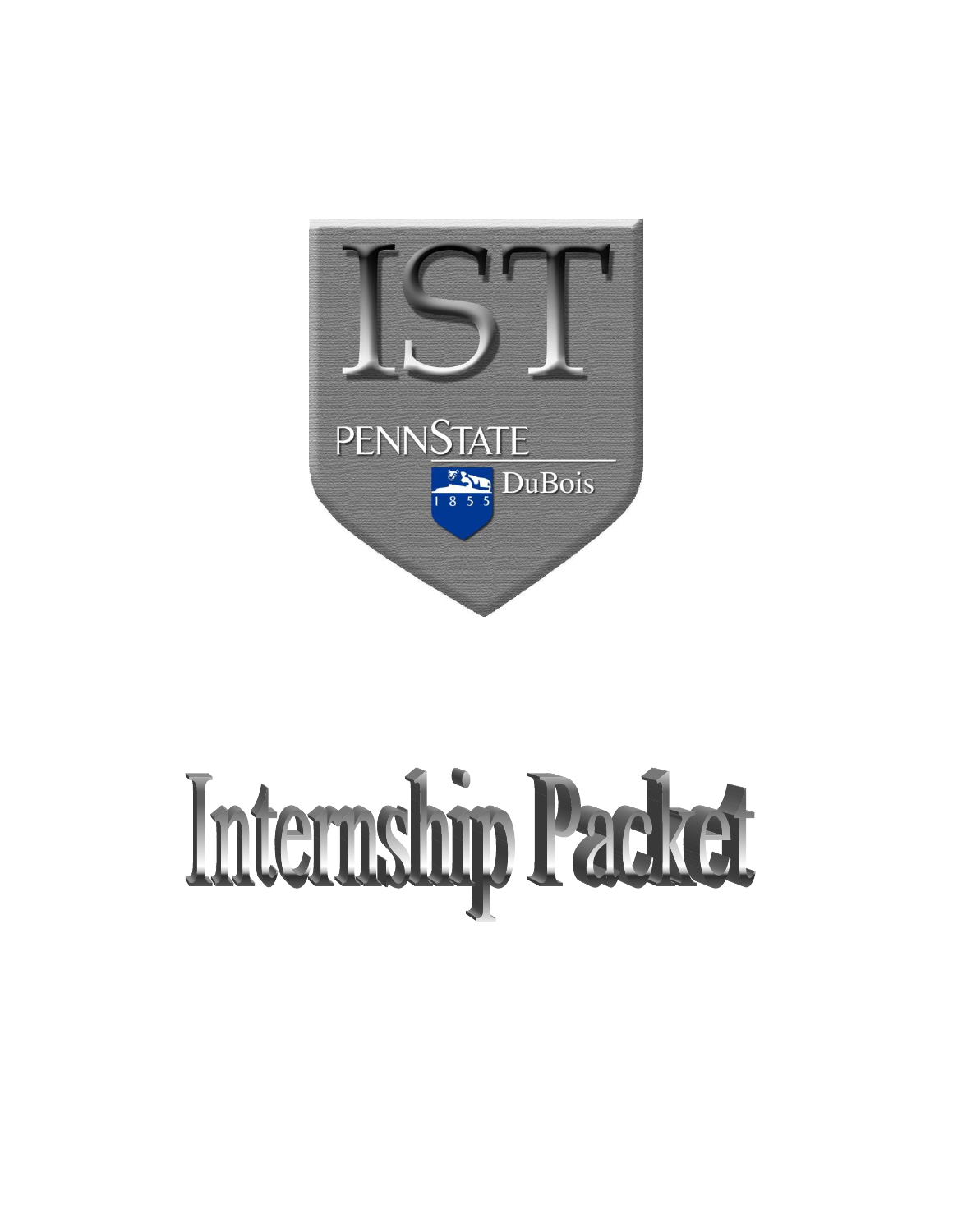# Table of Contents

| <b>Section</b>                                                  | Page      |
|-----------------------------------------------------------------|-----------|
| <b>Internship Requirements</b>                                  | $3 - 4$   |
| Internship Checklist                                            | 5         |
| Description of Proposed Internship Request Form                 | 6         |
| <b>Student Agreement Form</b>                                   | 7         |
| <b>Consent to Release Records Form</b>                          | 8         |
| Internship Work Period Registration Form                        | 9         |
| <b>Internship Information Sheet</b>                             | 10        |
| <b>Internship Hours Accumulation Record</b>                     | 11        |
| Mid-Internship Evaluation (Student Report)                      | 12        |
| Mid-Point Employer Evaluation of Student and Student Evaluation | 13        |
| FINAL EVALUATION – Employer's Form                              | $14 - 15$ |
| FINAL EVALUATION - Student's Form                               | $16 - 17$ |
| Internship End of semester Report Requirements                  | $18 - 19$ |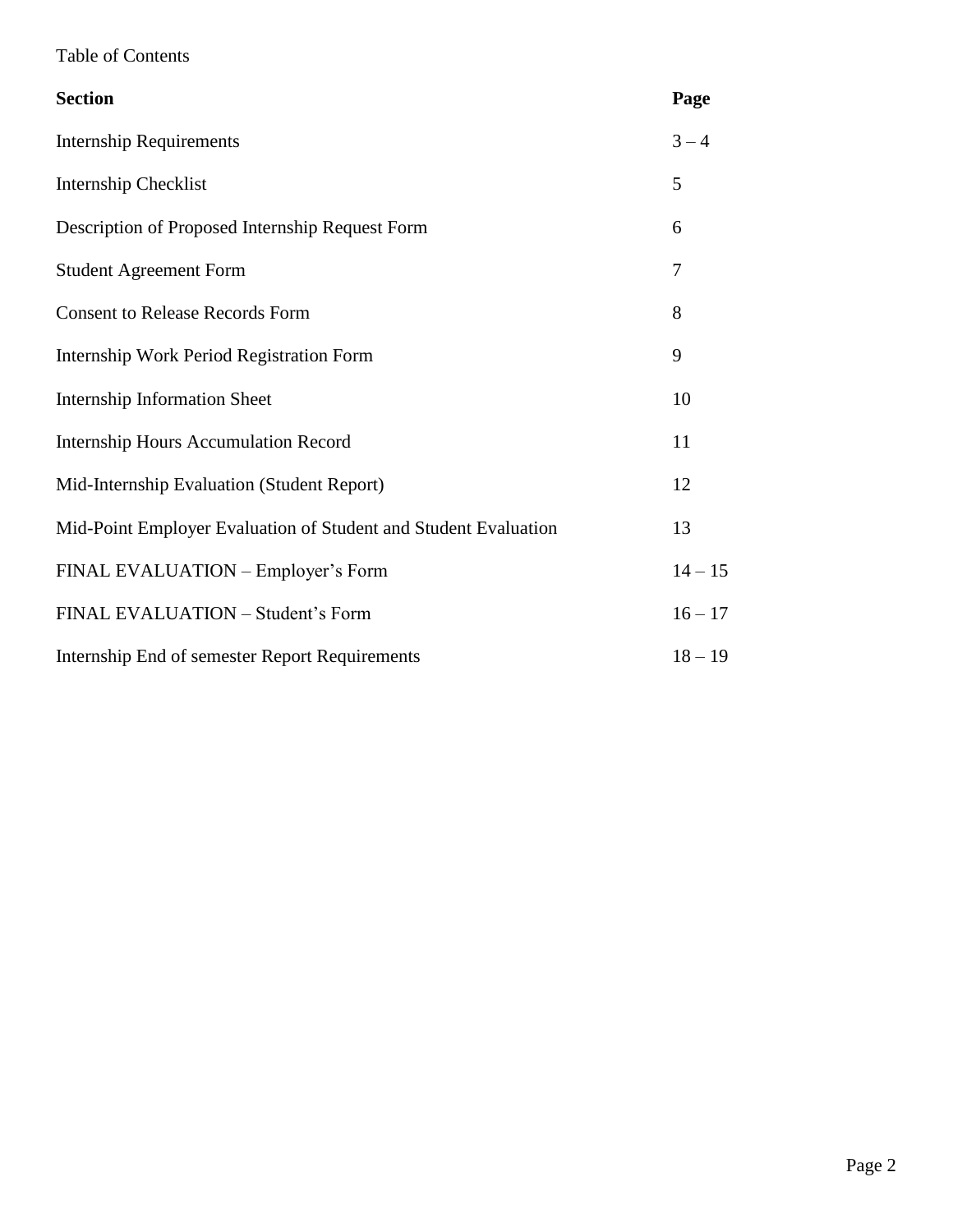## **IST 295B or IST 495 - Internship Requirements**

[www.ds.psu.edu/ist](http://www.ds.psu.edu/ist)

- Internship link

An IST associate degree student must earn 1 credit (150 internship hours) of IST 295 A or B. An IST Baccalaureate degree student must earn 1 credit (300 internship hours) of IST 495.

Steps to follow to complete the internship requirements:

**Part I:** Internship Information (15% of the Grade)

- 1. Develop a résumé.
- 2. **Attend a Penn State DuBois IST Internship Information Session.** You may not begin your internship until you have attended an information session.
- 3. Contact Jason Long, Penn State DuBois Internship Coordinator and faculty adviser for Penn State DuBois IST internships.
- 4. Submit an abbreviated (one or two paragraphs) description of your internship to your faculty internship adviser. The description must include your name, IST option and the name of the company in which you will be interning.
- 5. After receiving confirmation that your internship has been approved, submit your internship proposal packet to your faculty internship adviser. This packet includes a Student Agreement Form and an Internship Information Sheet. The Internship Work Period Registration Form must be signed by your supervisor and submitted by the end of the second week of employment.
- 6. Throughout your internship keep a daily hour's log. You should also plan to keep a journal to assist with your reports and presentation.
- 7. The submission of this section should be in PDF format and submitted in the appropriate drop box in Angel. Once this section has been submitted, contact the Internship coordinator.

Part II: Monthly Records/Daily Journal (Part of Mid-Internship and End of Internship Reports)

- 1. At the end of each month, you are required to complete an internship hour accumulation record form. Your internship work supervisor will need to sign this form. The forms will be submitted either in the Mid-Internship report of the End-Internship report.
- 2. You are required to complete a daily journal of the duties you perform. The journals will be submitted either in the Mid-Internship report of the End-Internship report.

**Part III:** Mid-Internship Report (30% of the Grade)

- 1. Mid-internship (upon completion of 75th or 150th hour of internship experience)
- 2. Mid-Internship Report consist of the following
	- o Report
	- o The Mid-Point Employer Evaluation of Student and Student Evaluation
	- o Copies of the internship hours accumulation records
	- o Copies of the daily journals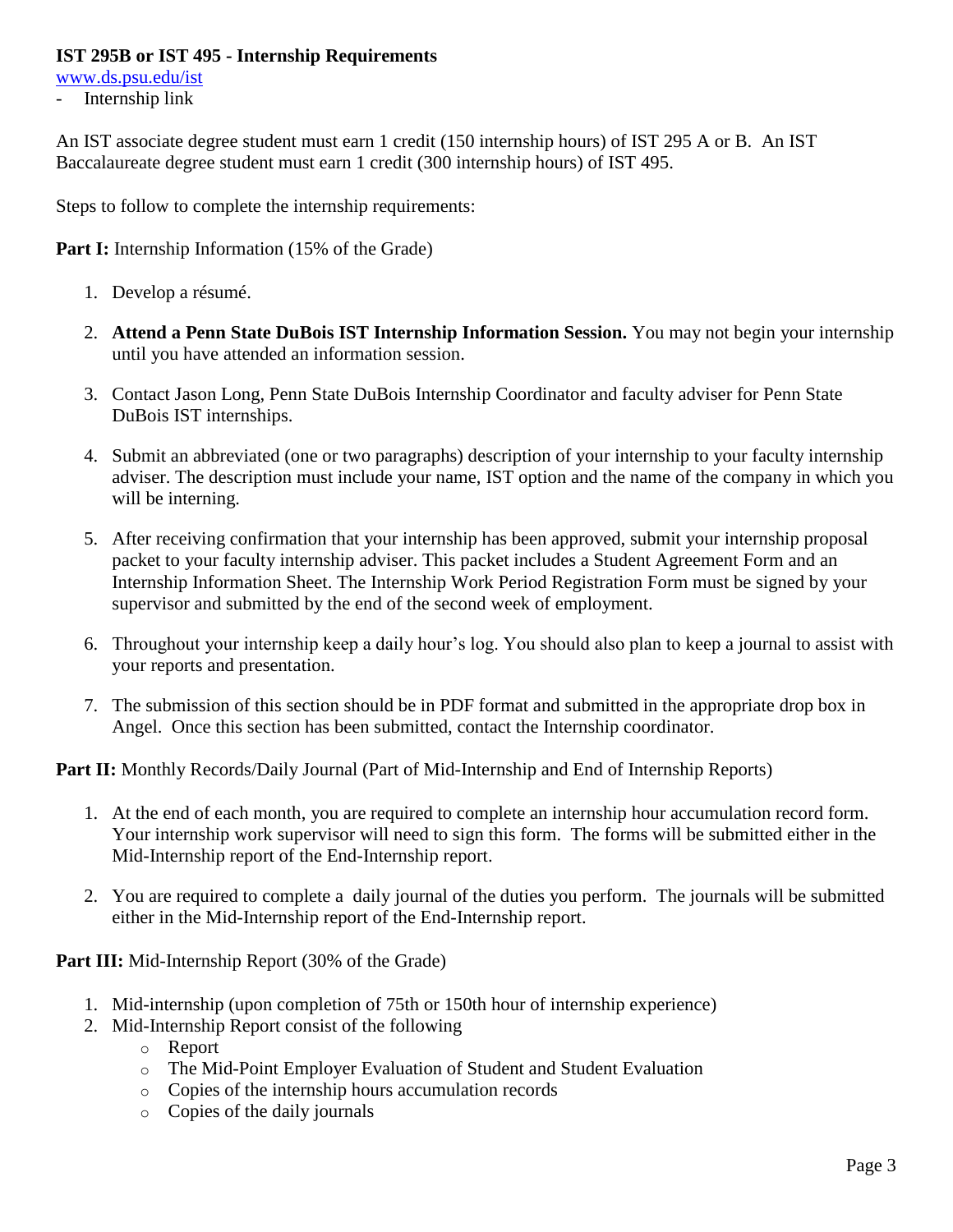3. The submission of this section should be in PDF format and submitted in the appropriate drop box in Angel. Once this section has been submitted, contact the Internship coordinator.

Part IV: End-Internship Report (55% of the Grade)

- 1. At the end of your internship (upon completion of 150th or 300th hour of internship experience) or at the end of the semester:
- 2. End-Internship Report consist of the following
	- o Report
	- o FINAL EVALUATION Employer's Evaluation of Student
	- o FINAL EVALUATION -- Student's Evaluation of Employer and Internship Program
	- o Copies of the internship hours accumulation records
	- o Copies of the daily journals
- 3. The submission of this section should be in PDF format and submitted in the appropriate drop box in Angel. Once this section has been submitted, contact the Internship coordinator.

# **Grade Breakdown Grade %**

# **Part I 15%**

Develop a resume.

Attend IST Internship information session. Description of proposed internship. Student agreement form.

Consent to Release Records Form

Internship work period registration form

Internship information sheet.

# **Part II**

Monthly Records/Daily Journal

| Part III                                                                    |      | 30% |
|-----------------------------------------------------------------------------|------|-----|
| Mid-Internship Report                                                       | 60%  |     |
| The Mid-Point Employer Evaluation of Student and Student Evaluation         | 10%  |     |
| Copies of the internship hours accumulation records                         | 10%  |     |
| Copies of the daily journals                                                | 20%  |     |
| Part IV                                                                     |      | 55% |
| End-Internship Report                                                       | 60%  |     |
| FINAL EVALUATION – Employer's Evaluation of Student                         | 10%  |     |
| FINAL EVALUATION -- Student's Evaluation of Employer and Internship Program | 10%  |     |
| Copies of the internship hours accumulation records                         | 5%   |     |
| Copies of the daily journals                                                | 15%  |     |
|                                                                             | 100% |     |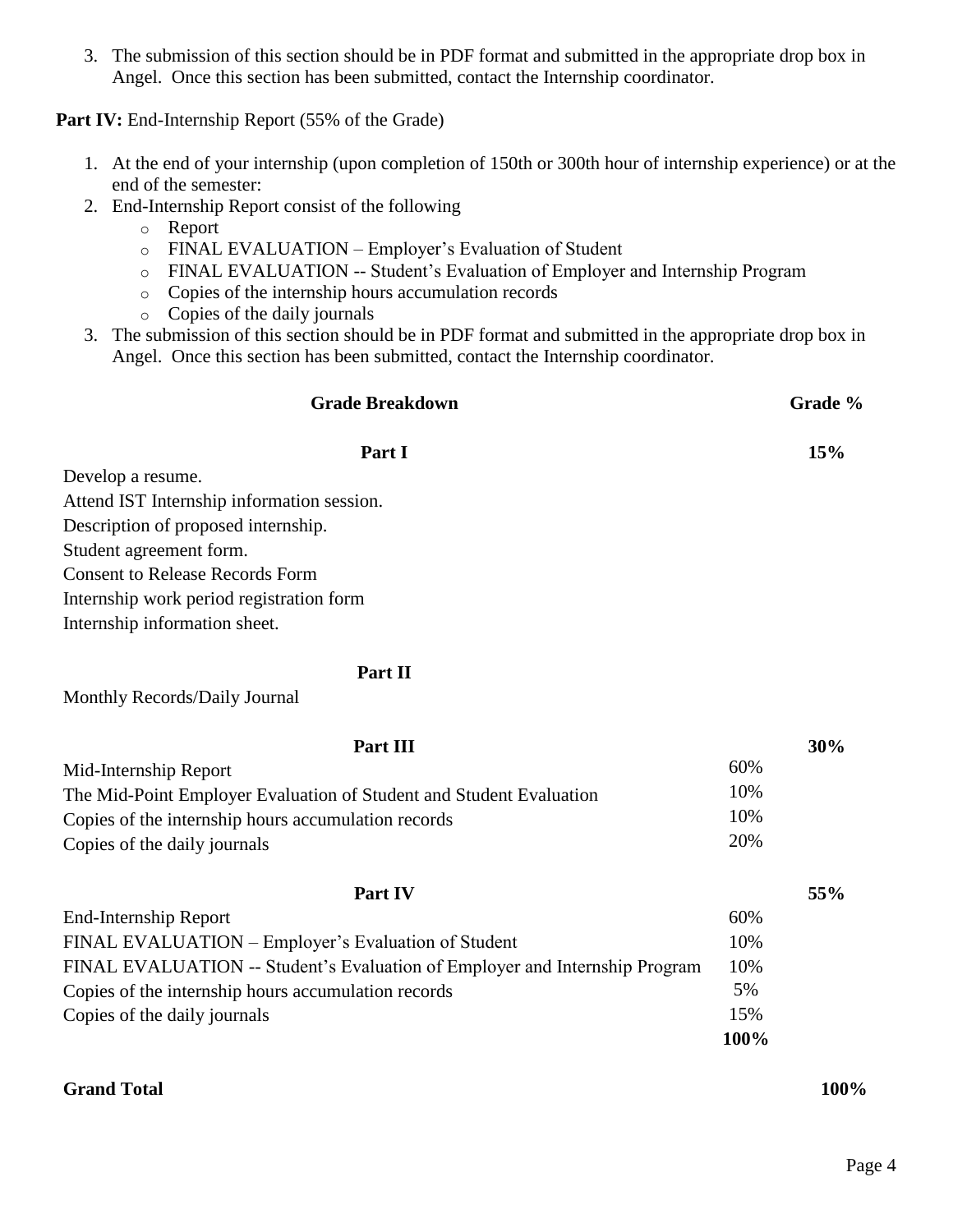# **IST 295B INTERNSHIP CHECKLIST**

| <b>Complete</b> | <b>Task</b>                                | <b>Date</b><br><b>Completed</b> |
|-----------------|--------------------------------------------|---------------------------------|
| Part I          | (before end of 2nd week of employment)     |                                 |
|                 | Develop a resume.                          |                                 |
|                 | Attend IST Internship information session. |                                 |
|                 | Description of proposed internship.        |                                 |
|                 | Student agreement form.                    |                                 |
|                 | <b>Consent to Release Records Form</b>     |                                 |
|                 | Internship work period registration form   |                                 |
|                 | Internship information sheet.              |                                 |
| Part II         |                                            |                                 |
|                 | Monthly Records/Daily Journal              |                                 |
| Part III        |                                            |                                 |
|                 | Mid-Internship Report                      |                                 |
| <b>Part IV</b>  |                                            |                                 |

End-Internship Report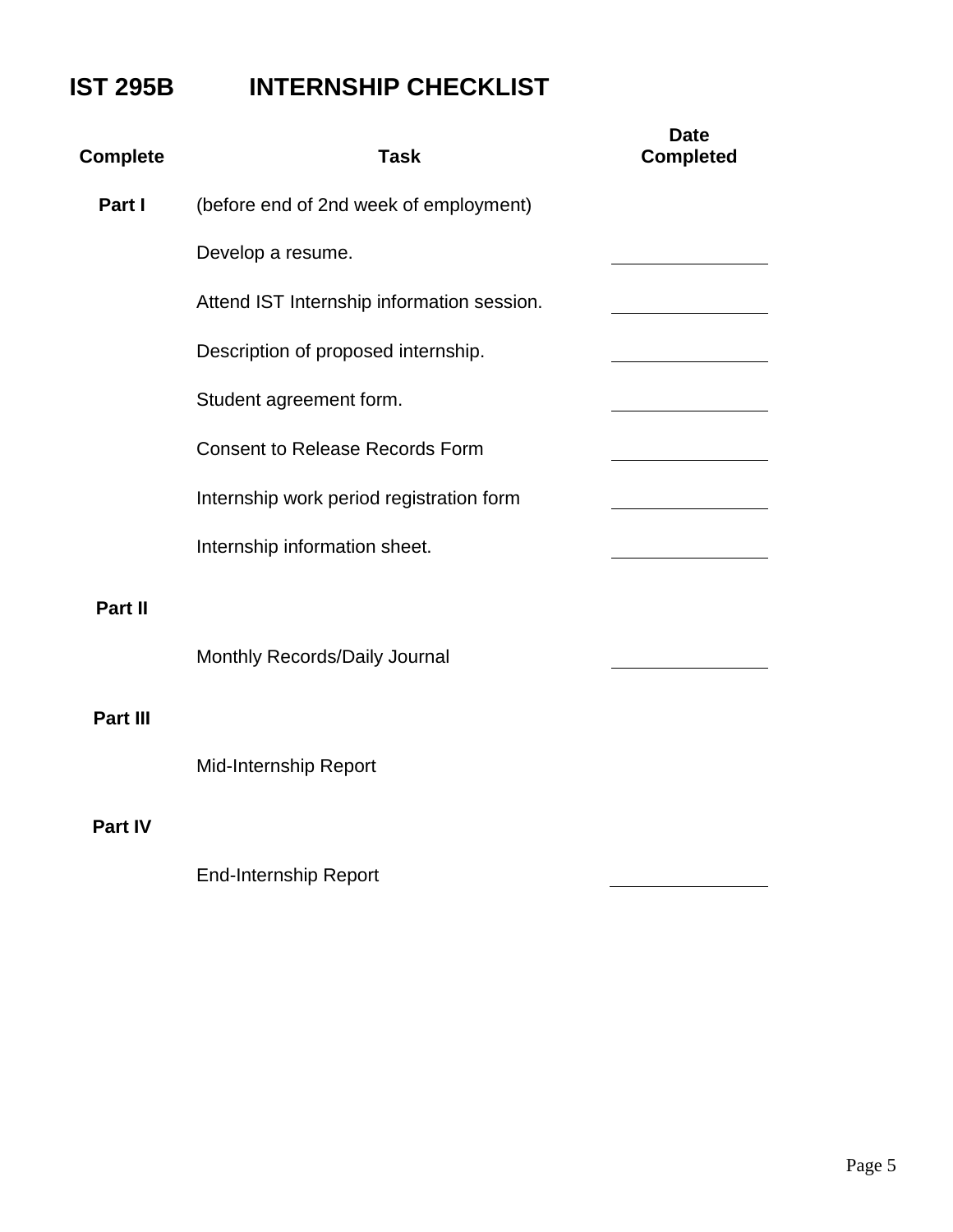# **College of Information Sciences and Technology DESCRIPTION OF PROPOSED INTERNSHIP REQUEST FORM**

Student Name: \_\_\_\_\_\_\_\_\_\_\_\_\_\_\_\_\_\_\_\_\_\_\_\_\_ Student ID #:\_\_\_\_\_\_\_\_\_\_\_\_\_\_\_\_\_\_

IST Option: \_\_\_\_\_\_\_\_\_\_\_\_\_\_\_\_\_\_

### **Directions:**

Below summarize your proposed internship:

Description of proposed internship (Include the following 3 items)

- 1. Name and description of the organization you are proposing to intern.
- 2. List of the duties.
- 3. Who at the organization will be supervising the internship.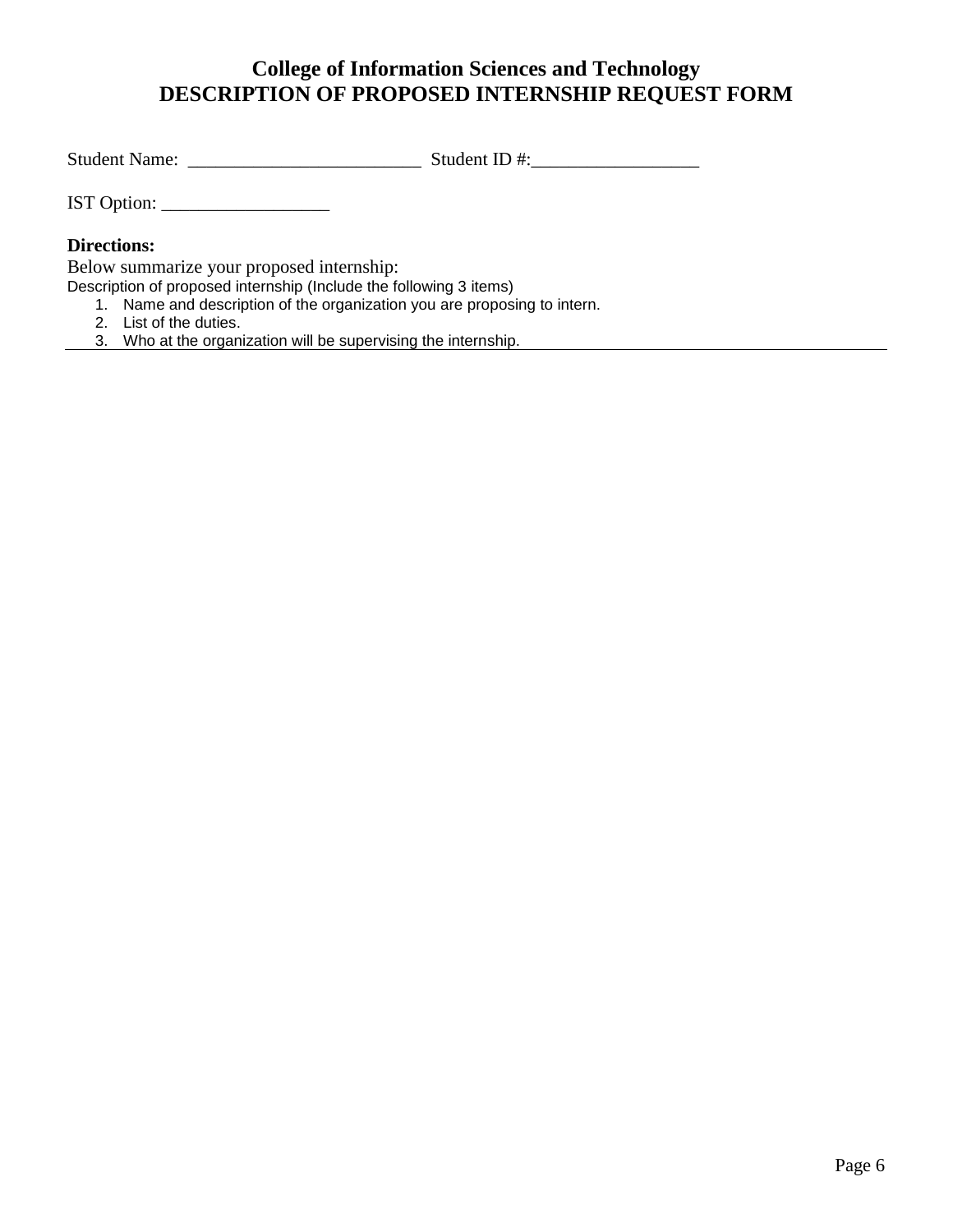# **College of Information Sciences and Technology (IST) Internship Program**

# **Student Agreement Form**

The Penn State IST Internship Program is an academic program offered by the College of Information Sciences and Technology. As such, I agree to abide by the standards established by the College of Information Sciences and Technology and the IST Internship Program. I agree to comply with the following student obligations:

- 1. I will read the IST Internship Student Handbook and seek clarification of anything I do not understand.
- 2. I will meet with an academic advisor and develop an internship schedule that best suits my academic and personal needs.
- 3. I will attend all mandatory workshops, information sessions and seminars, and complete all required forms.
- 4. I will conduct myself in a professional manner in all correspondence with prospective employers and members of the IST Internship office.
- 5. I agree to carefully consider all offers before accepting any IST Internship position. Once I have accepted an offer, I am obligated to honor my agreement and notify the IST Internship office immediately**. Acceptance can be in verbal or written form.**
- **6. I will register for IST Internship credits EACH and EVERY semester that I continue working for the Internship employer. This includes all positions that I have been referred to by the internship office or any self-placement I elected to make an Internship position. Once a self-placement is turned into an internship position it will continue as such until my internship requirement is met.**
- 7. I will inform the Internship Coordinator of my current address and phone number while participating in the IST Internship Program.
- 8. I will maintain an active e-mail account while at my internship.
- 9. I will complete and submit the required copies of my Work Period Registration Form, work term report, and evaluation forms by the established due dates.
- 10. I will immediately inform and discuss any changes in my internship status with the Internship Coordinator..
- 11. **If I am an International student**, I will **meet/talk with a representative of the International Student Office** to discuss employment/education requirements, located in 106 Hiller Building.
- 12. **If I plan to graduate the semester I am on assignment**, I **MUST** turn in all required reports and evaluations by the deadline established by the College of Information Sciences and Technology. **Failure to meet this obligation will result in my failure to graduate on time**.

I UNDERSTAND THAT FAILURE TO MEET THESE GUIDELINES MAY RESULT IN PROGRAM EXPULSION OR AN ACADEMIC HOLD BEING PLACED ON MY PENN STATE STUDENT ACCOUNT.

Signature: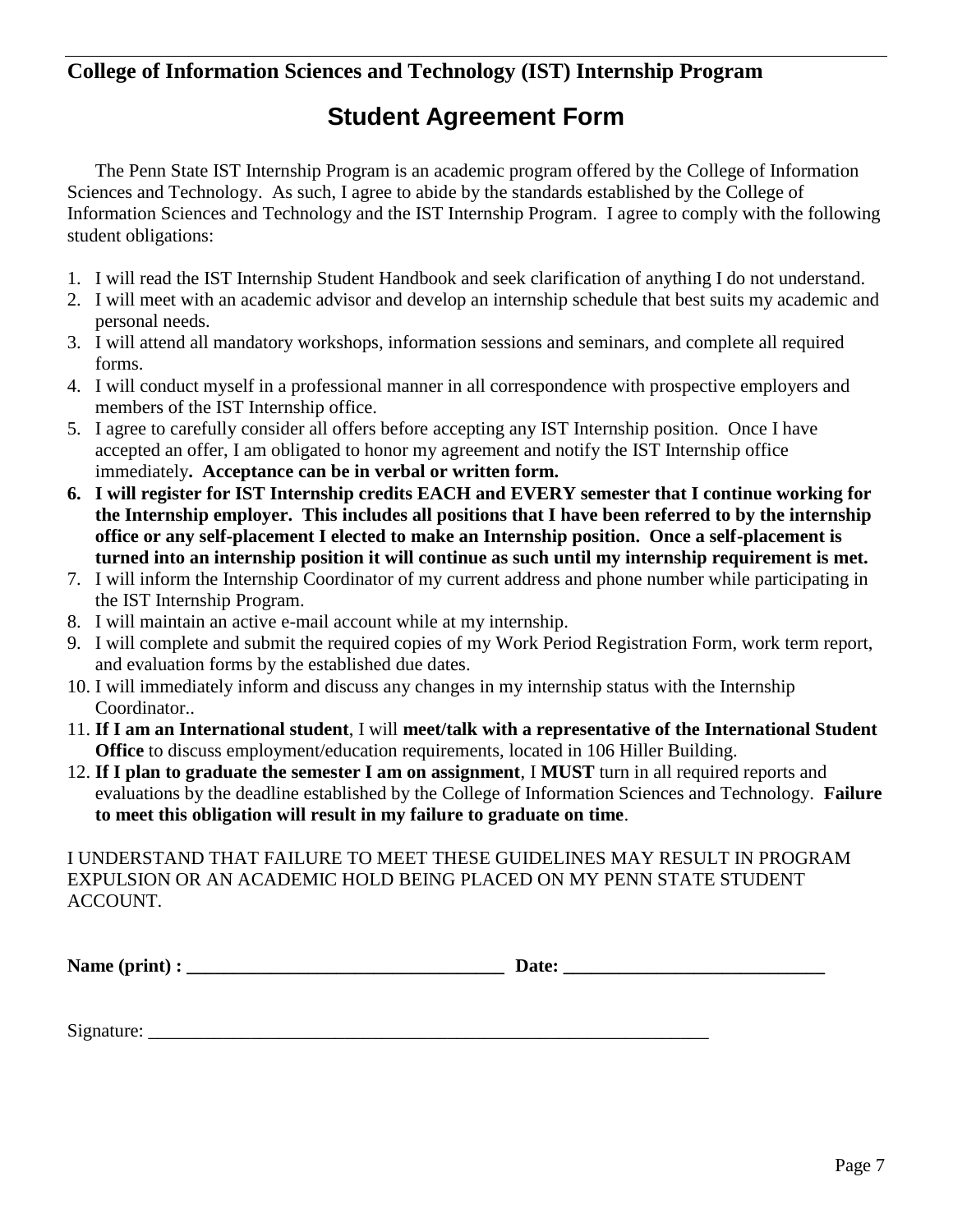# **College of Information Sciences and Technology CONSENT TO RELEASE RECORDS FORM**

By completing and submitting this form, I understand that I am granting my permission to release my information to individuals deemed appropriate by The Pennsylvania State University DuBois Campus IST Internship Office. I further understand that no further written release is required for the distribution of this information.

I understand that Web Registration Data on gender, veteran status, disability, and ethnicity (race) is voluntary. If submitted through the Career management Web System, the IST Internship Office will not release this information. I understand that leaving these fields blank will not affect my registration in the IST Internship Program.

By completing this Web Registration and submitting my resume through IST Internship Office Career Management Web System, I hereby authorize the IST Internship Office to release, to all prospective authorized employers, the records maintained by the office concerning me.

Such records may contain the following:

 My personal resume. A copy of my transcript. Letters of recommendation that I may have submitted. Other documents relating to prospective employment.

The information I have provided to the IST Internship Office is correct and true to the best of my knowledge. If the information I have provided is incorrect, I hereby authorize the IST Internship Office to release, to all prospective authorized employers, any records or information to correct the information I provided.

| N<br>114112<br>----- |  |
|----------------------|--|
|                      |  |

| Signature: | Student ID: |
|------------|-------------|
|            |             |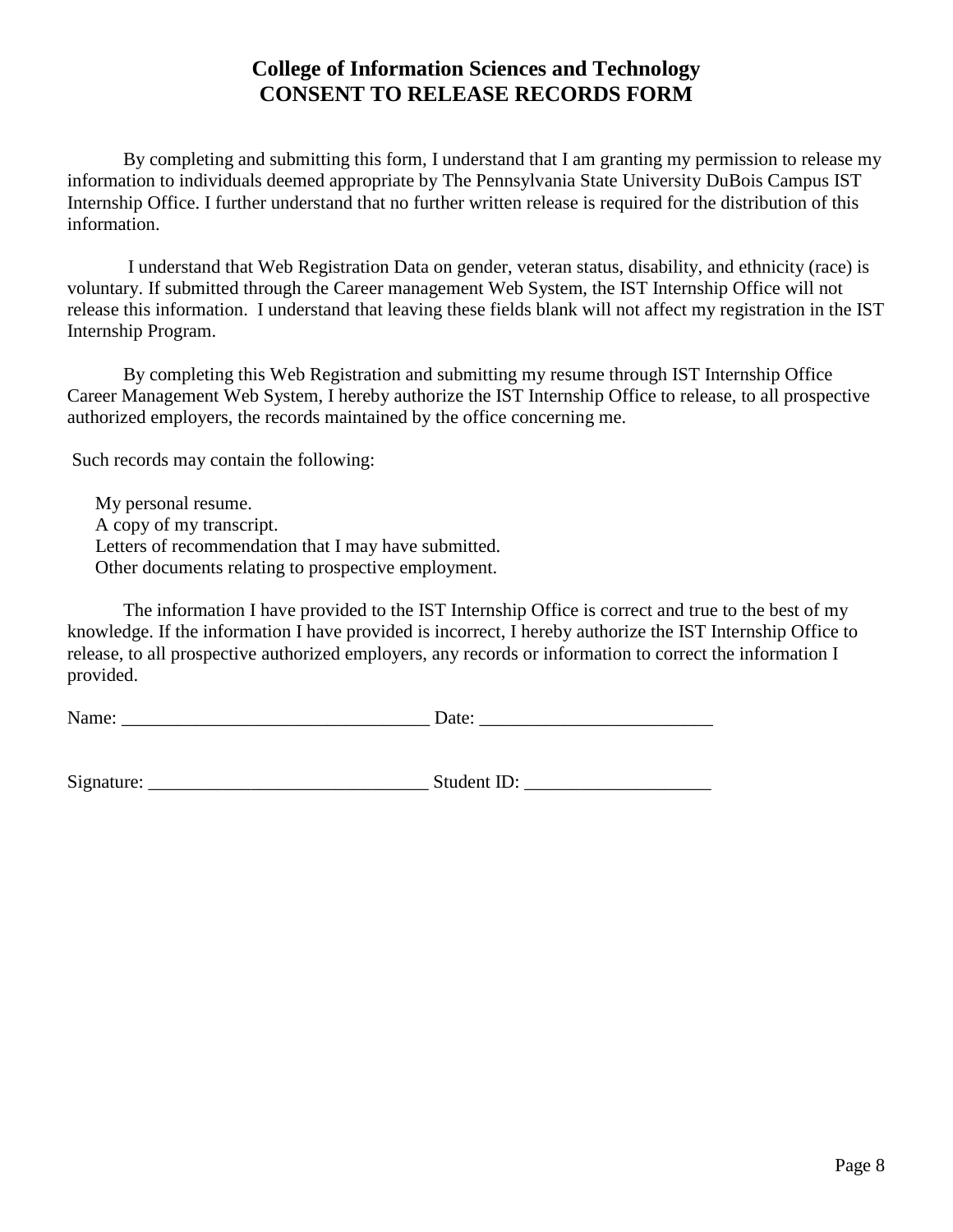# **Penn State DuBois Internship Work Period Registration Form**

Pleas complete and return this form by the end of the second work week of each internship semester.

Student Name: \_\_\_\_\_\_\_\_\_\_\_\_\_\_\_\_\_\_\_\_\_\_\_\_\_Student ID #:\_\_\_\_\_\_\_\_\_\_\_\_\_\_\_\_\_\_

|                              | Internship Employer/Address:                |                  | Student's Address while Interning: |
|------------------------------|---------------------------------------------|------------------|------------------------------------|
|                              |                                             |                  |                                    |
|                              |                                             |                  |                                    |
|                              |                                             |                  |                                    |
| Work Phone #:                |                                             | Evening Phone #: |                                    |
| Work e-mail:<br>Hourly Wage: |                                             | Student e-mail:  |                                    |
|                              |                                             |                  |                                    |
|                              | Student Internship Supervisor's Information |                  |                                    |
| Name:                        |                                             |                  |                                    |
| Address:                     |                                             |                  |                                    |
|                              |                                             |                  |                                    |

Phone #:

| Student Internship    |       |
|-----------------------|-------|
| Supervisor Signature: | Date: |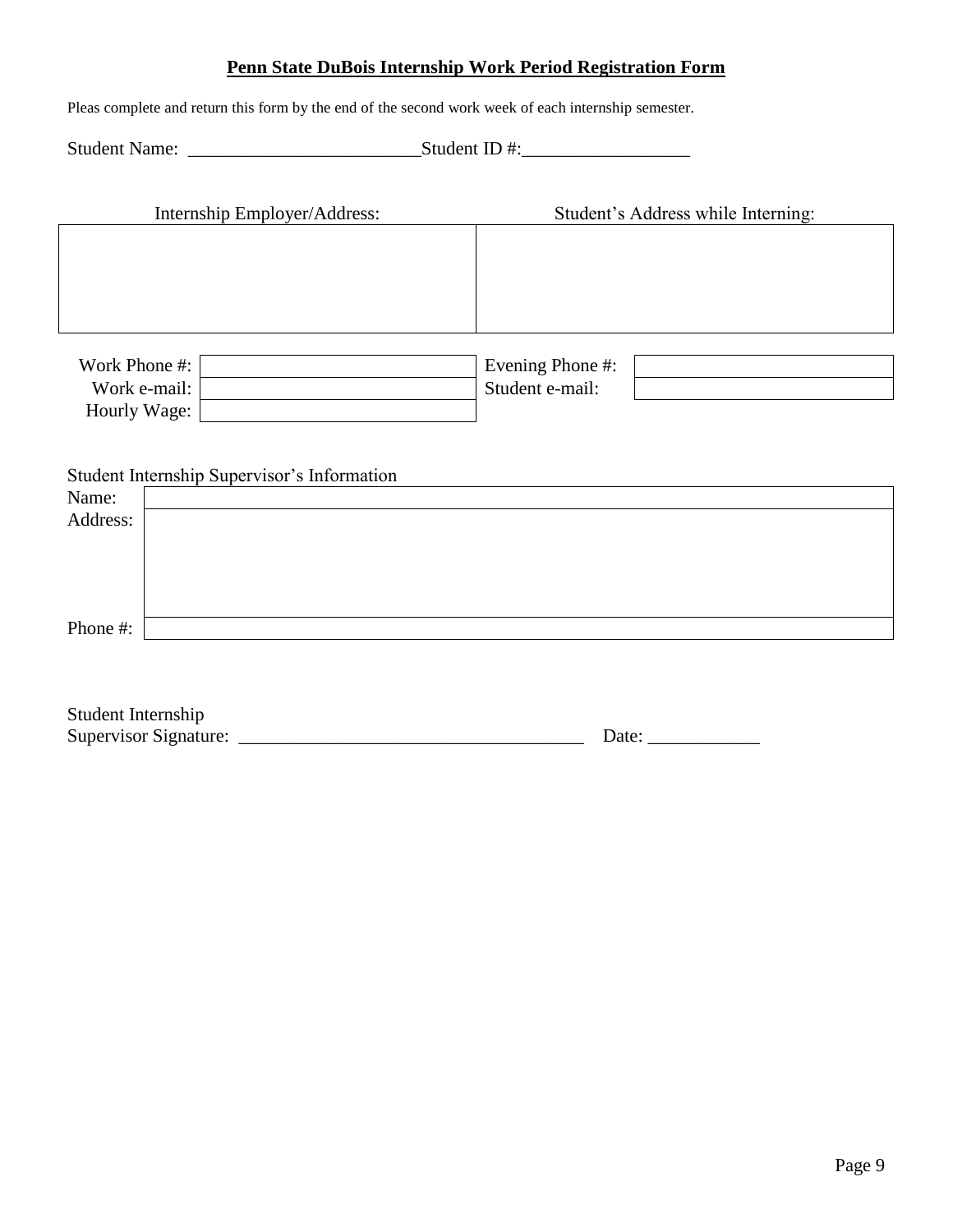#### **Penn State Information Sciences and Technology (IST) Program**

**Internship Information Sheet**

Information about your upcoming internship assignment(s)

| <b>Permanent Address:</b>                         | <u> 2000 - 2000 - 2000 - 2000 - 2000 - 2000 - 2000 - 2000 - 2000 - 2000 - 2000 - 2000 - 2000 - 2000 - 2000 - 200</u> |                                                                                                                                                                                                                                                |
|---------------------------------------------------|----------------------------------------------------------------------------------------------------------------------|------------------------------------------------------------------------------------------------------------------------------------------------------------------------------------------------------------------------------------------------|
|                                                   |                                                                                                                      |                                                                                                                                                                                                                                                |
|                                                   |                                                                                                                      |                                                                                                                                                                                                                                                |
| <b>Class:</b> 1st Year 2nd Year 3rd Year 4th Year |                                                                                                                      | <b>Gender:</b><br>Male<br>Female                                                                                                                                                                                                               |
|                                                   |                                                                                                                      | <b>Ethnicity:</b> African-American Asian/Pacific Hispanic White Native American / Alaska Native Other                                                                                                                                          |
|                                                   |                                                                                                                      | <b>Veteran:</b> Yes No <b>US Citizen:</b> Yes No <b>Permanent Resident:</b> Yes No                                                                                                                                                             |
|                                                   |                                                                                                                      |                                                                                                                                                                                                                                                |
|                                                   | Cumulative GPA: __________________                                                                                   |                                                                                                                                                                                                                                                |
|                                                   |                                                                                                                      |                                                                                                                                                                                                                                                |
|                                                   |                                                                                                                      |                                                                                                                                                                                                                                                |
| <b>Internship Work Schedule:</b>                  |                                                                                                                      | Top row of table to be filled in with the semester (SP, SU, FA) and year, starting with THIS semester. Bottom row to be filled in<br>with the words Work, School, Both, or Graduation to indicate your plans for each of the coming semesters. |

| Sem:                                          | Sem:                         | Sem:                                                               | Sem:  | Sem:  | Sem:  | Sem:  | Sem:                                                                                           | Sem:  | Sem:                         |
|-----------------------------------------------|------------------------------|--------------------------------------------------------------------|-------|-------|-------|-------|------------------------------------------------------------------------------------------------|-------|------------------------------|
| Year:                                         | Year:                        | Year:                                                              | Year: | Year: | Year: | Year: | Year:                                                                                          | Year: | Year:                        |
|                                               |                              |                                                                    |       |       |       |       |                                                                                                |       |                              |
|                                               |                              |                                                                    |       |       |       |       |                                                                                                |       |                              |
|                                               |                              |                                                                    |       |       |       |       |                                                                                                |       | Company Location / Division: |
|                                               |                              |                                                                    |       |       |       |       |                                                                                                |       |                              |
|                                               |                              |                                                                    |       |       |       |       | <b>Semester(s) Employed (Circle one):</b> Summer Summer and Fall Fall Spring Spring and Summer |       |                              |
|                                               |                              | <b>Salary:</b> <u>___________</u> per Hour Week Month (Circle one) |       |       |       |       |                                                                                                |       |                              |
|                                               |                              | *IST Internship Course: _____ IST 295B ______ IST 495              |       |       |       |       |                                                                                                |       |                              |
|                                               | **Credits:<br><b>Credits</b> |                                                                    |       |       |       |       |                                                                                                |       |                              |
|                                               |                              |                                                                    |       |       |       |       |                                                                                                |       |                              |
| Student's living address while on internship: |                              |                                                                    |       |       |       |       |                                                                                                |       |                              |
|                                               |                              |                                                                    |       |       |       |       |                                                                                                |       |                              |
|                                               |                              |                                                                    |       |       |       |       |                                                                                                |       |                              |
|                                               |                              |                                                                    |       |       |       |       |                                                                                                |       |                              |

**Do you need your Dorm Contract canceled?** \_\_\_Yes \_\_\_ No For which semester? \_

\* IST 295B or IST 495 is for your internship assignment if you are working towards an associates degree. You MUST register for one of these courses EACH and EVERY semester you are completing an internship, including summer (if applicable). \*\* The number of credits you take is based on your degree requirements. The MINIMUM number you must take EACH SEMESTER is one credit.

**Optional:** The IST Internship office may release my name, phone number or e-mail address to other students who will be on internship assignment in the same location as me.

| $\sim$<br>$\sim$ $\sim$<br>1512<br>w |  |  |
|--------------------------------------|--|--|
|                                      |  |  |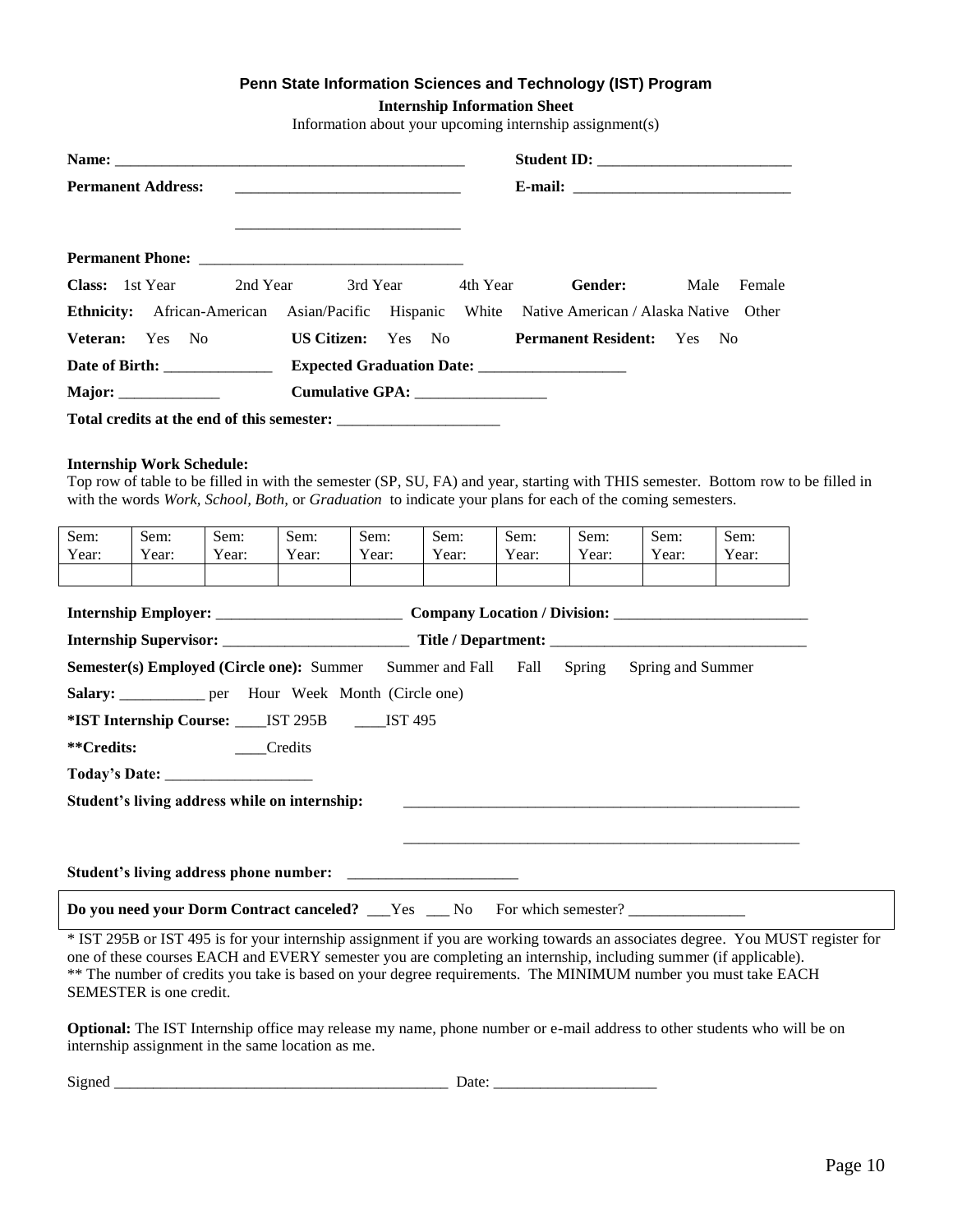# **Internship Hours Accumulation Record (Submitted at the end of each month)**

| Name:                        |                     | Email:               |                  |  |  |  |  |  |
|------------------------------|---------------------|----------------------|------------------|--|--|--|--|--|
| Company Name:                |                     | Location:            |                  |  |  |  |  |  |
| Internship Supervisor Name:  |                     |                      |                  |  |  |  |  |  |
| Internship Supervisor Phone: |                     |                      |                  |  |  |  |  |  |
|                              |                     |                      |                  |  |  |  |  |  |
|                              | Prior Hours Worked: |                      |                  |  |  |  |  |  |
| Date                         | <b>Hours Worked</b> | <b>Monthly Total</b> | Internship Total |  |  |  |  |  |
|                              |                     |                      |                  |  |  |  |  |  |
|                              |                     |                      |                  |  |  |  |  |  |
|                              |                     |                      |                  |  |  |  |  |  |
|                              |                     |                      |                  |  |  |  |  |  |
|                              |                     |                      |                  |  |  |  |  |  |
|                              |                     |                      |                  |  |  |  |  |  |
|                              |                     |                      |                  |  |  |  |  |  |
|                              |                     |                      |                  |  |  |  |  |  |
|                              |                     |                      |                  |  |  |  |  |  |
|                              |                     |                      |                  |  |  |  |  |  |
|                              |                     |                      |                  |  |  |  |  |  |
|                              |                     |                      |                  |  |  |  |  |  |
|                              |                     |                      |                  |  |  |  |  |  |
|                              |                     |                      |                  |  |  |  |  |  |
|                              |                     |                      |                  |  |  |  |  |  |
|                              |                     |                      |                  |  |  |  |  |  |
|                              |                     |                      |                  |  |  |  |  |  |
|                              |                     |                      |                  |  |  |  |  |  |
|                              |                     |                      |                  |  |  |  |  |  |
|                              |                     |                      |                  |  |  |  |  |  |
|                              |                     |                      |                  |  |  |  |  |  |
|                              |                     |                      |                  |  |  |  |  |  |
|                              |                     |                      |                  |  |  |  |  |  |
|                              |                     |                      |                  |  |  |  |  |  |
|                              |                     |                      |                  |  |  |  |  |  |
|                              |                     |                      |                  |  |  |  |  |  |
|                              |                     |                      |                  |  |  |  |  |  |
|                              |                     |                      |                  |  |  |  |  |  |
|                              |                     |                      |                  |  |  |  |  |  |
|                              |                     |                      |                  |  |  |  |  |  |

Supervisor Signature:

Note: The student must complete and print the form prior to obtaining the supervisor's signature.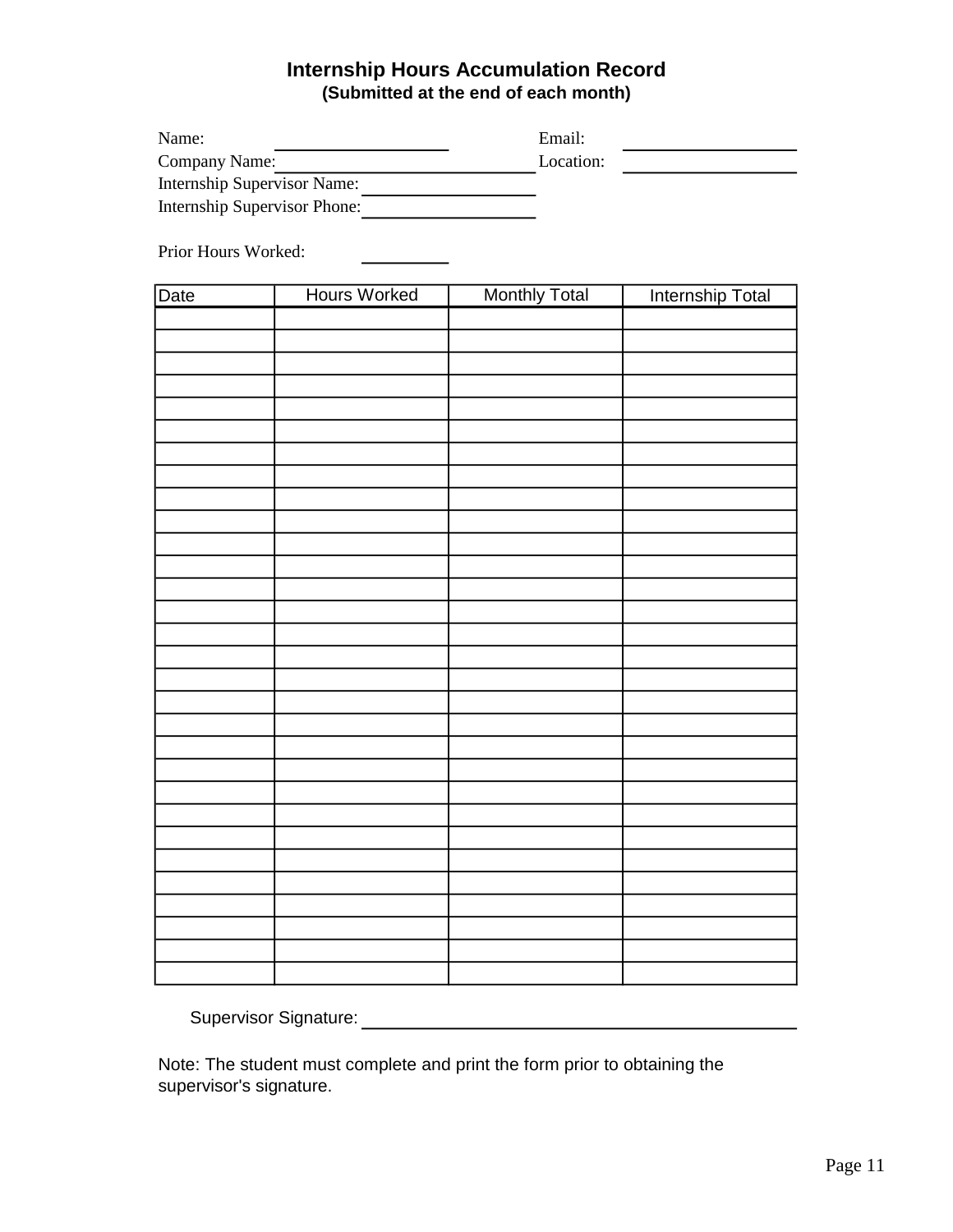# **Mid-Internship Report (Student Report)**

# **Submit the following documents. Your documents must be professional-quality (computer printed).**

- Title page containing the title of your project, your name, email address, course title (IST 295B or IST 495), and submission date
- Written document (report) summarizing/describing (in depth/detail) your internship experience to date and relating your academic course work to your internship experience. The report must address the following topics:
	- 1. Description of the environment in which the internship is taking place. In most cases this will be description of the company for which you work.
		- a. Company Name and Address
		- b. URL if applicable
	- 2. Description of your practical assignment(s).
		- a. What are your major responsibilities and duties?
		- b. What special projects or assignments have you been given, if any?
		- c. Have you made a formal presentation or report? If so, what was the topic and to whom was it given?
		- d. What formal orientation or training sessions have your attended?
	- 3. Description of your accomplishments during the practical experience.
	- 4. Evaluation of the effectiveness of your internship.
		- a. How would you rate this work period?
		- b. What criticisms do you have of your work assignment, if any?
		- c. What are the most significant/valuable things you have learned in this internship assignment?
		- d. How has this internship helped you grow both personally and professionally?
		- e. In what way and how often has your work been reviewed with you?
	- 5. What would you say to new internship applicants considering this employer?
	- 6. What changes in your academic or career plans have resulted from this work experience, if any?
	- 7. What would you have done differently if you could go back before the start of the internship?
- Appendices
	- 1. The MID-POINT Employer Evaluation of Student and Student Evaluation
	- 2. Copies of the internship hours accumulation records
	- 3. Copies of the daily journals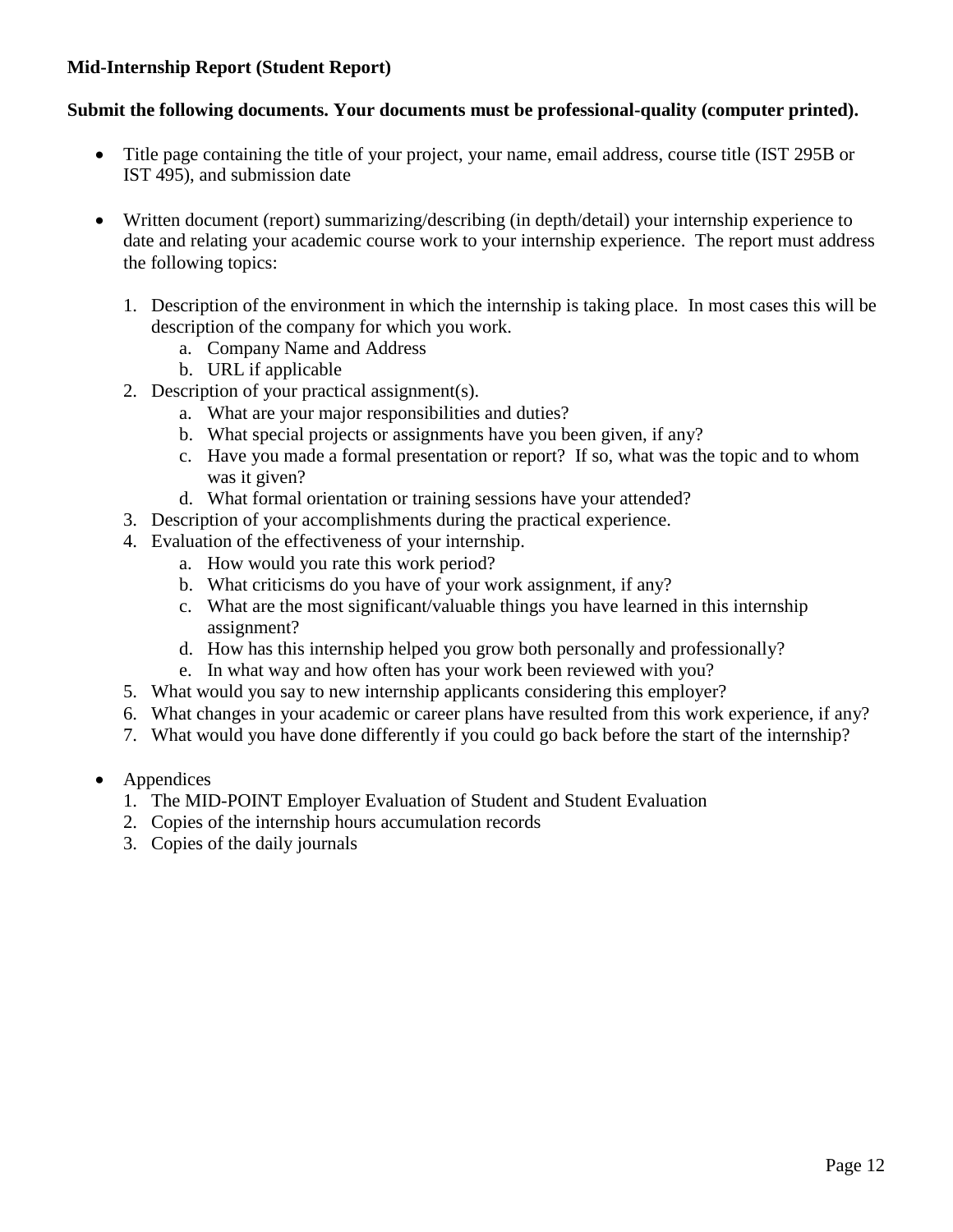#### **Penn State Information Sciences & Technology Internship Program MID-POINT Employer Evaluation of Student and Student Evaluation**

#### *It is mandatory to fill out and submit this form to the IST Internship Program.*

| <b>Student Name:</b>            | Option:     |      |        |                    | Student ID Number: |
|---------------------------------|-------------|------|--------|--------------------|--------------------|
| Circle one: IST 295B<br>IST 495 | Circle one: | Fall | Spring | Summer             | Year:              |
| Employer Name:                  |             |      |        | Employer Location: |                    |

#### **Section 1: To be completed by the student's supervisor and the student together**

In an effort to ensure that the student is receiving feedback from his/her employer throughout the internship assignment, we ask that the supervisor complete this section of the mid-point evaluation and review it with the student.

Rate the student's performance in the following skills using the numerical scale explained below:

#### **5 – Superior; 4 – Very Good; 3 – Good; 2 – Fair; 1 – Poor; NA – Not Applicable**

| Understands and utilizes written and oral communication effectively        |   |   |   |   | NA  |
|----------------------------------------------------------------------------|---|---|---|---|-----|
| Ability to handle multiple priorities efficiently and effectively          |   | 4 |   |   | NA  |
| Maintains a sense of responsibility for a task or project until completion |   | 4 | 3 |   | NA  |
| Analyzes appropriate information. Uses good judgment when developing and   | 5 |   | 3 | 2 | NA  |
| evaluating alternatives                                                    |   |   |   |   |     |
| Employed technical ability effectively                                     |   |   |   |   | NA. |
| Can initiate and convey ideas and gain support from others                 |   | 4 |   |   | NA  |
| Worked independently without constant supervision                          |   | 4 | 3 | ↑ | NA  |
| Adapted to change                                                          |   |   |   | ↑ | NA  |
| Maintains commitment to expected productivity levels                       |   | 4 |   | ↑ | NA  |
| Exhibited leadership                                                       |   |   | 3 |   | NA  |
| Overall performance                                                        |   |   |   |   | NA  |

Please discuss the student's strengths and weaknesses with him/her in conjunction with this review.

Supervisor's signature: <br>Date:

 Section 2: To be completed by the student after the above evaluation has taken place. This section does not need to be reviewed with the supervisor.

What aspects of your internship are you most satisfied with?

What aspects of your internship are you least satisfied with?

| Are you experiencing any problems than you would like an office representative to call you about immediately? ___Yes |     | No. |
|----------------------------------------------------------------------------------------------------------------------|-----|-----|
| Do you have any concerns that you would like an office representative to call you about immediately?                 | Yes | No. |

| If yes, please provide the best time to call: __ Day __ Evening Phone # |  |  |  |
|-------------------------------------------------------------------------|--|--|--|
|-------------------------------------------------------------------------|--|--|--|

Student Signature: \_\_\_\_\_\_\_\_\_\_\_\_\_\_\_\_\_\_\_\_\_\_\_\_\_\_\_\_\_\_\_\_\_\_\_\_\_\_\_\_\_\_\_\_\_\_\_\_\_ Date: \_\_\_\_\_\_\_\_\_\_\_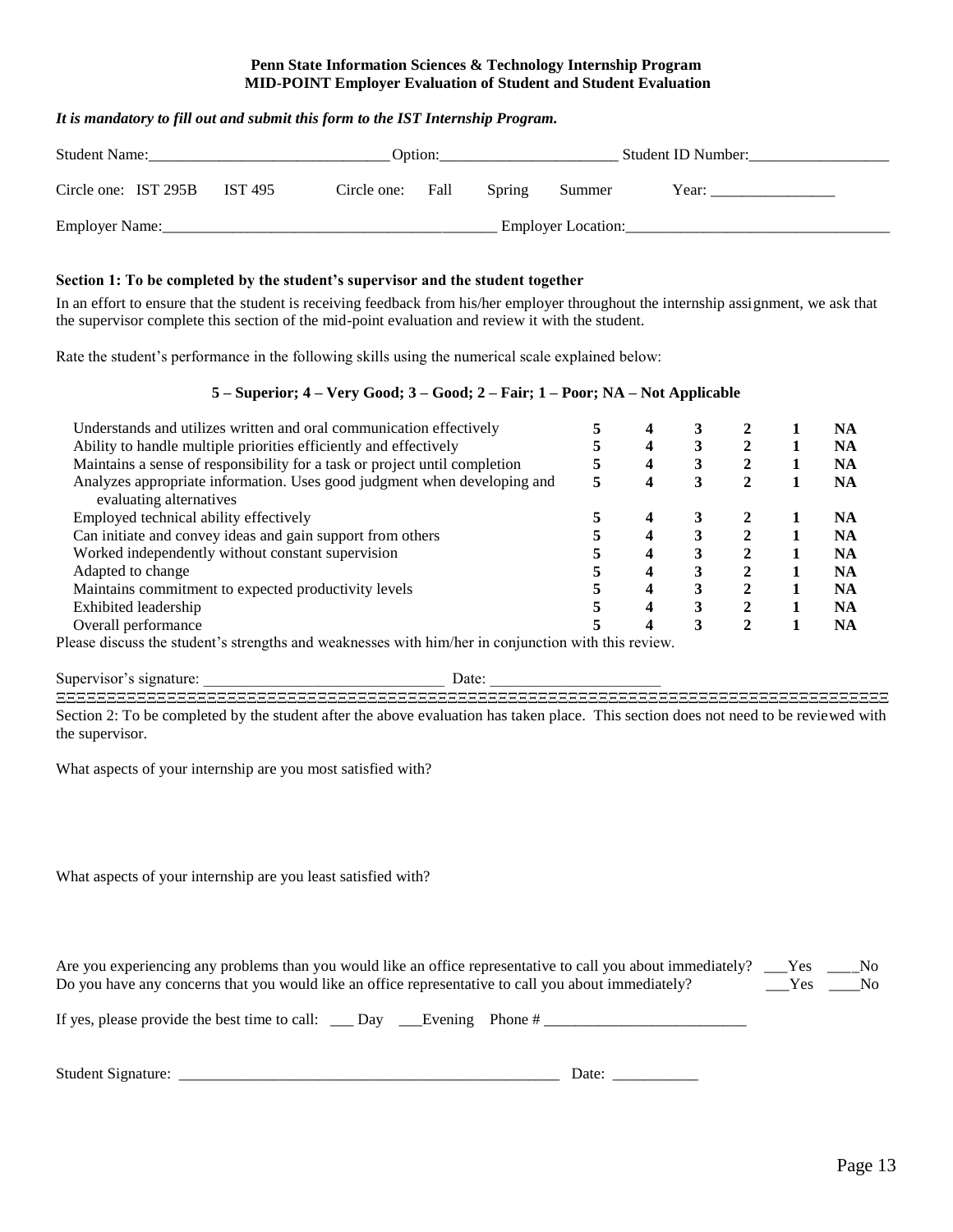#### **Penn State Information Sciences & Technology Internship Program FINAL EVALUATION – Employer's Evaluation of Student/Penn State Preparation for the Internship**

#### *It is mandatory to fill out and submit this form to the IST Internship Program.*

| <b>Student Name:</b> |  |         |             | Option: |        |                    | Student ID Number: |
|----------------------|--|---------|-------------|---------|--------|--------------------|--------------------|
| Circle one: IST 295B |  | IST 495 | Circle one: | Fall    | Spring | Summer             | Year:              |
| Employer Name:       |  |         |             |         |        | Employer Location: |                    |

#### *Instructions:*

*Only the IST Internship Office and an IST faculty advisor will review these ratings. Feel free to elaborate on any items in the text boxes provided below.*

- *1) The immediate supervisor should evaluate the student objectively. Please compare the student's performance to that of other students of comparable academic levels and experience.*
- *2) The student and his/her supervisor should review this form together and sign it below.*
- *3) The student must return the original and one copy of this form to the IST Internship Office by the due date.*
- *4) Please keep a photocopy for your own records.*

Rate the student's performance in the following skills using the numerical scale explained below:

#### **5 – Superior; 4 – Very Good; 3 – Good; 2 – Fair; 1 – Poor; NA – Not Applicable**

| Understands and utilizes written and oral communication effectively        |   |   |   |   | <b>NA</b> |
|----------------------------------------------------------------------------|---|---|---|---|-----------|
| Ability to handle multiple priorities efficiently and effectively          |   | 4 |   |   | NA        |
| Maintains a sense of responsibility for a task or project until completion |   | 4 | 3 |   | NA        |
| Analyzes appropriate information. Uses good judgment when developing and   | 5 | 4 | 3 | 2 | NA        |
| evaluating alternatives                                                    |   |   |   |   |           |
| Employed technical ability effectively                                     |   |   |   |   | <b>NA</b> |
| Can initiate and convey ideas and gain support from others                 |   | 4 |   |   | NA        |
| Worked independently without constant supervision                          |   | 4 |   | ∍ | NA        |
| Adapted to change                                                          |   |   |   | ◠ | <b>NA</b> |
| Maintains commitment to expected productivity levels                       |   | 4 | 3 | ↑ | <b>NA</b> |
| Exhibited leadership                                                       |   | 4 |   |   | <b>NA</b> |
| Overall performance                                                        |   |   |   |   | NA        |

What are the student's strongest assets?

What qualities and characteristics should the student strive to improve?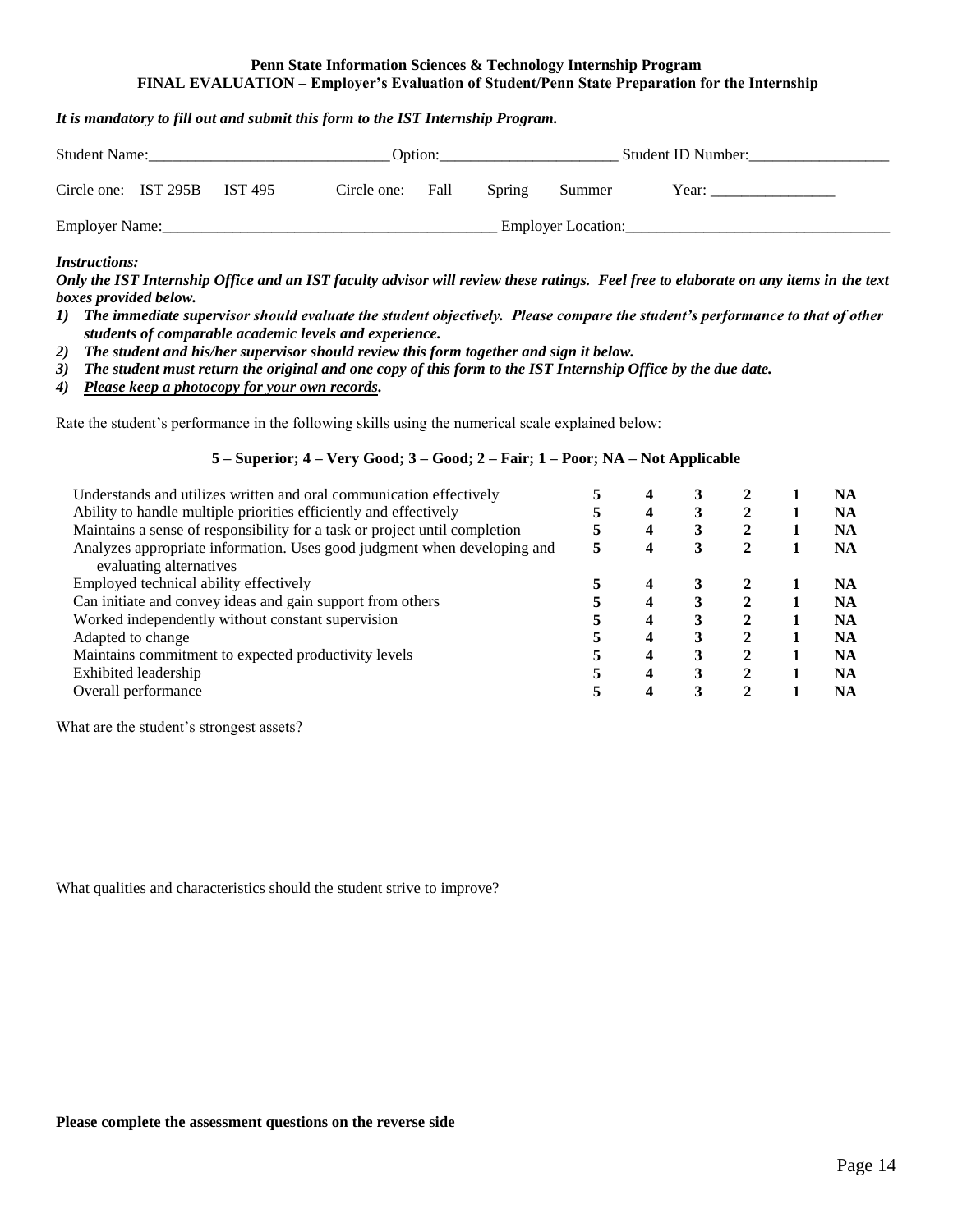In an effort to assess the student's **academic preparation** by Penn State for this internship, please provide an evaluation of the following competencies using this scale:

#### **SA – Strongly Agree; A – Agree; N – Neither Agree or Disagree; D – Disagree; SD – Strongly Disagree; NA – Not Applicable**

| The student has demonstrated the:                                                                                            |           |              |   |   |           |           |
|------------------------------------------------------------------------------------------------------------------------------|-----------|--------------|---|---|-----------|-----------|
| 1. Ability to apply knowledge of Information Sciences & Technology                                                           | <b>SA</b> | A            | N | D | <b>SD</b> | <b>NA</b> |
| 2. Ability to design a system, component, or process to meet desired needs                                                   | <b>SA</b> | A            | N | D | <b>SD</b> | <b>NA</b> |
| 3. Ability to function on multi-disciplinary teams                                                                           | <b>SA</b> | A            | N | D | <b>SD</b> | <b>NA</b> |
| 4. Ability to understand professional and ethical responsibilities                                                           | <b>SA</b> | A            | N | D | <b>SD</b> | <b>NA</b> |
| 5. Ability to communicate effectively through:                                                                               | <b>SA</b> | A            | N | D | <b>SD</b> | <b>NA</b> |
| a. Interpersonal skills                                                                                                      | <b>SA</b> | A            | N | D | <b>SD</b> | <b>NA</b> |
| b. Formal presentations                                                                                                      | <b>SA</b> | A            | N | D | <b>SD</b> | <b>NA</b> |
| c. Technical writing                                                                                                         | <b>SA</b> | A            | N | D | <b>SD</b> | <b>NA</b> |
| 6. Broad education necessary to understand the impact of Information<br>Technology solutions in a global or societal context | <b>SA</b> | A            | N | D | <b>SD</b> | <b>NA</b> |
| 7. Recognition of the need for and ability to engage in life-long learning                                                   | <b>SA</b> | $\mathbf{A}$ | N | D | <b>SD</b> | <b>NA</b> |
| 8. Knowledge of current or developing IT issues                                                                              | <b>SA</b> | A            | N | D | <b>SD</b> | <b>NA</b> |

How is the student's academic program oriented to the particular needs of your organization?

What changes would you like to see implemented in the curriculum at Penn State?

| Will the student be returning for an additional internship with this employer: Yes Wes Westerman No                                                                                                                                          |             |
|----------------------------------------------------------------------------------------------------------------------------------------------------------------------------------------------------------------------------------------------|-------------|
| If yes, circle the appropriate semester and indicate the year: Fall<br>Spring                                                                                                                                                                | Summer Year |
| If no, what is the reason the student will not be returning?<br>Internship agreement has ended and student will be seeking an assignment at another company<br>Student may return, but at this point the employer has not made a firm offer. |             |
| Supervisor's Signature                                                                                                                                                                                                                       | Date:       |
| Student's Signature                                                                                                                                                                                                                          | Date:       |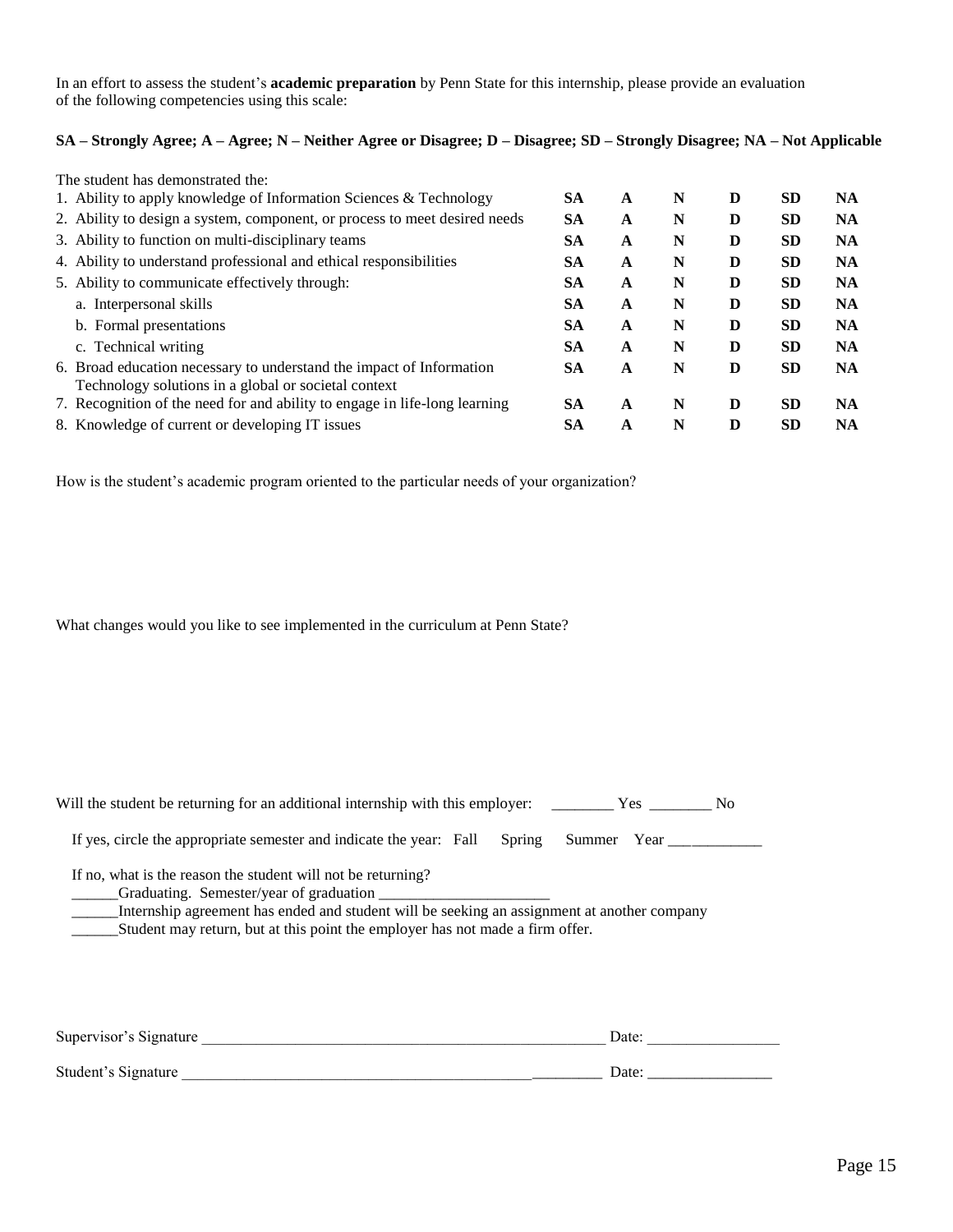#### **Penn State Information Sciences & Technology Internship Program FINAL EVALUATION - Student's Evaluation of Employer and Internship Program**

It is mandatory to fill out and submit this form to the IST Internship Program.

| <b>Student Name:</b> |  |         | Option:     |      |        |                    | Student ID Number: |
|----------------------|--|---------|-------------|------|--------|--------------------|--------------------|
| Circle one: IST 295B |  | IST 495 | Circle one: | Fall | Spring | Summer             | Year:              |
| Employer Name:       |  |         |             |      |        | Employer Location: |                    |
| Instructions:        |  |         |             |      |        |                    |                    |

1) Only the IST Internship Office and an IST faculty advisor will review these ratings.

- *2) Feel free to elaborate on any items in this survey. You may add extra sheets of paper to elaborate on points of discussion.*
- *3) Indicate your response by using the following scale:*

#### **SA – Strongly Agree; A – Agree; N – Neither Agree or Disagree; D – Disagree; SD – Strongly Disagree; NA – Not Applicable**

| <b>Evaluate the IST Internship Program:</b>                               |           |              |   |   |           |           |
|---------------------------------------------------------------------------|-----------|--------------|---|---|-----------|-----------|
| Informed me of workshops and other activities such as job fairs           | <b>SA</b> | A            | N | D | <b>SD</b> | <b>NA</b> |
| Provided sufficient preparation for me to begin a job search              | <b>SA</b> | A            | N | D | <b>SD</b> | <b>NA</b> |
| The job search database was easy to use                                   | <b>SA</b> | A            | N | D | <b>SD</b> | <b>NA</b> |
| Provided a sufficient amount of opportunities for me to find a job        | <b>SA</b> | $\mathbf{A}$ | N | D | <b>SD</b> | <b>NA</b> |
| Supported my needs while interning                                        | <b>SA</b> | A            | N | D | <b>SD</b> | <b>NA</b> |
| <b>Evaluate the Employer/Internship:</b>                                  |           |              |   |   |           |           |
| My employer provided an educationally meaningful experience               | <b>SA</b> | $\mathbf{A}$ | N | D | <b>SD</b> | <b>NA</b> |
| My employer provided challenging work assignments                         | <b>SA</b> | $\mathbf{A}$ | N | D | <b>SD</b> | <b>NA</b> |
| My employer provided an adequate number of assignments                    | <b>SA</b> | A            | N | D | <b>SD</b> | <b>NA</b> |
| Fellow workers were friendly and cooperative                              | <b>SA</b> | A            | N | D | <b>SD</b> | <b>NA</b> |
| Supervisory staff was reasonable, sincere, and fair                       | <b>SA</b> | $\mathbf{A}$ | N | D | <b>SD</b> | <b>NA</b> |
| It was easy to adjust to the corporate culture                            | <b>SA</b> | $\mathbf{A}$ | N | D | <b>SD</b> | <b>NA</b> |
| The internship afforded me the opportunity to gain insight into my major  | <b>SA</b> | $\mathbf{A}$ | N | D | <b>SD</b> | <b>NA</b> |
| The internship afforded me the opportunity to utilize/apply my coursework | <b>SA</b> | A            | N | D | <b>SD</b> | <b>NA</b> |

Suggestions for improvement of the internship program at your employer:

Suggestions for improvement of the internship program at Penn State:

| <b>Other General Comments:</b> |                                                                                              |
|--------------------------------|----------------------------------------------------------------------------------------------|
|                                | Are you returning for an additional internship with this employer? _________ Yes ________ No |
|                                |                                                                                              |
|                                | If yes, circle the appropriate semester and indicate the year: Fall Spring Summer Year:      |
|                                |                                                                                              |
|                                | If no, what is the reason you will not be returning?                                         |
|                                | Craduating. Semester/year of graduation                                                      |
|                                | Internship agreement has ended and I will be seeking an assignment at another company.       |
|                                | Tanan satu sa kutokat da da sana da sana banya hasa sa tana da a Casa a Casa                 |

\_\_\_\_\_\_I may return, but at this point the employer has not made a firm offer.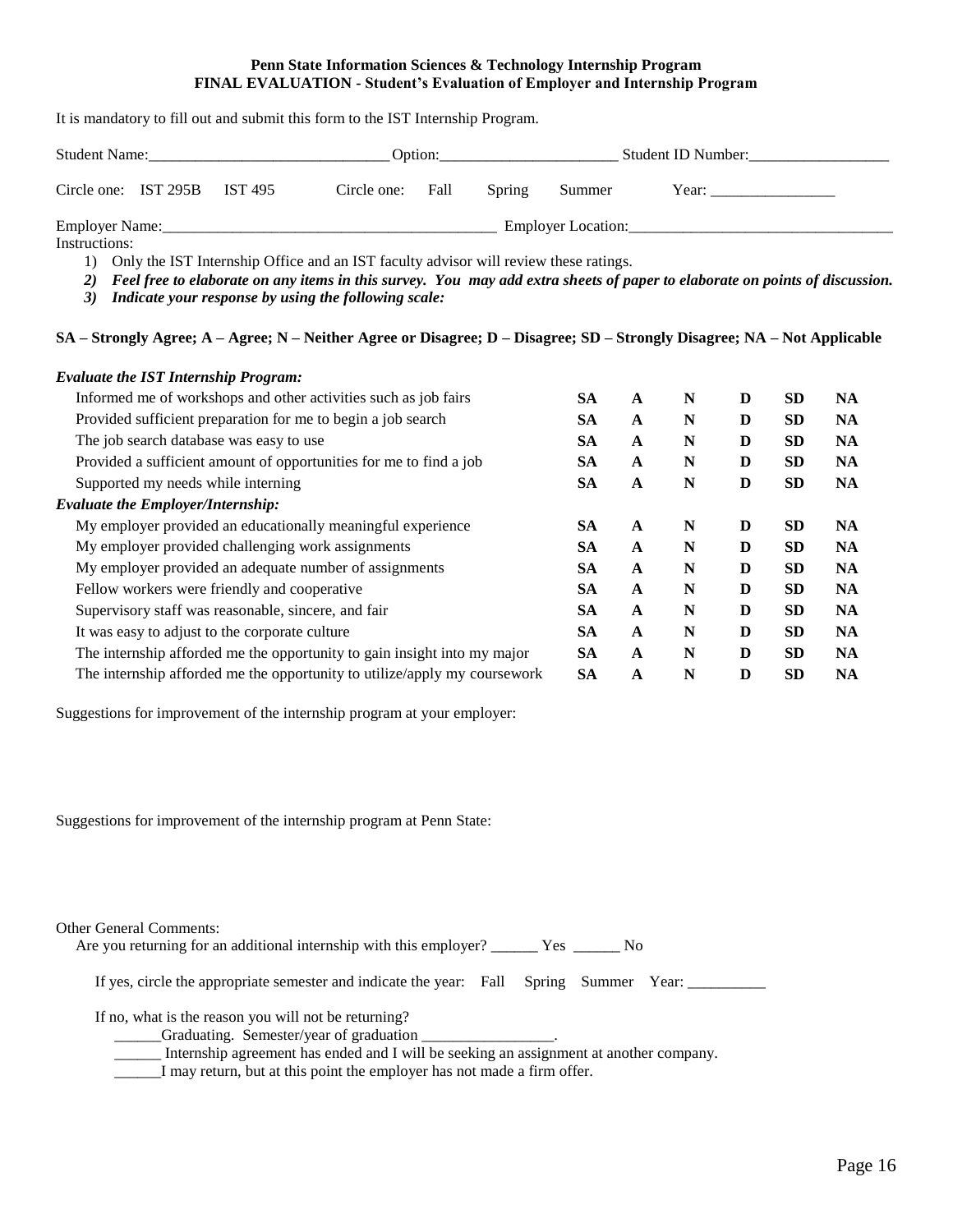#### **Please complete assessment questions on the reverse side**

In an effort to assess your academic preparation by Penn State and by your employer over the course of the internship, please provide evaluation of the following competencies using this scale:

#### **SA – Strongly Agree; A – Agree; N – Neither Agree or Disagree; D – Disagree; SD – Strongly Disagree; NA – Not Applicable**

| <b>Academic Preparation</b> |                                                                                                                                 |           | <b>By Penn State</b> |   |   |           |           |           | <b>By your Employer</b> |   |   |           |           |  |
|-----------------------------|---------------------------------------------------------------------------------------------------------------------------------|-----------|----------------------|---|---|-----------|-----------|-----------|-------------------------|---|---|-----------|-----------|--|
|                             | 1. Ability to apply knowledge of Information                                                                                    | SA.       | A                    | N | D | <b>SD</b> | <b>NA</b> | <b>SA</b> | $\mathbf{A}$            | N | D | <b>SD</b> | <b>NA</b> |  |
|                             | Sciences & Technology<br>2. Ability to design a system, component, or<br>process to meet desired needs                          | SА        | A                    | N | D | <b>SD</b> | <b>NA</b> | <b>SA</b> | $\mathbf{A}$            | N | D | <b>SD</b> | <b>NA</b> |  |
|                             | 3. Ability to function on multi-disciplinary teams                                                                              | SА        | A                    | N | D | <b>SD</b> | <b>NA</b> | SA.       | A                       | N | D | <b>SD</b> | <b>NA</b> |  |
|                             | 4. Ability to understand professional and ethical<br>Responsibilities                                                           | SA        | $\mathbf{A}$         | N | D | <b>SD</b> | <b>NA</b> | <b>SA</b> | A                       | N | D | <b>SD</b> | <b>NA</b> |  |
|                             | 5. Ability to communicate effectively through:                                                                                  | SА        | A                    | N | D | <b>SD</b> | <b>NA</b> | <b>SA</b> | A                       | N | D | <b>SD</b> | <b>NA</b> |  |
|                             | a. Interpersonal skills                                                                                                         | SА        | A                    | N | D | <b>SD</b> | <b>NA</b> | <b>SA</b> | $\mathbf{A}$            | N | D | <b>SD</b> | <b>NA</b> |  |
|                             | b. Formal presentations                                                                                                         | <b>SA</b> | $\mathbf{A}$         | N | D | <b>SD</b> | <b>NA</b> | <b>SA</b> | A                       | N | D | <b>SD</b> | <b>NA</b> |  |
|                             | c. Technical writing                                                                                                            | SА        | A                    | N | D | <b>SD</b> | <b>NA</b> | <b>SA</b> | A                       | N | D | <b>SD</b> | <b>NA</b> |  |
|                             | 6. Broad education necessary to understand the<br>impact of Information Technology solutions in<br>a global or societal context | SА        | $\mathbf{A}$         | N | D | <b>SD</b> | <b>NA</b> | <b>SA</b> | $\mathbf{A}$            | N | D | <b>SD</b> | <b>NA</b> |  |
|                             | 7. Recognition of the need for and ability to<br>engage in life-long learning                                                   | SA.       | A                    | N | D | <b>SD</b> | <b>NA</b> | <b>SA</b> | $\mathbf{A}$            | N | D | <b>SD</b> | <b>NA</b> |  |
|                             | 8. Knowledge of current or developing IT issues                                                                                 | SА        | A                    | N | D | <b>SD</b> | <b>NA</b> | <b>SA</b> | A                       | N | D | <b>SD</b> | <b>NA</b> |  |

How has your academic program oriented you to the particular needs of your employer?

What changes would you like to see implemented in the curriculum to better prepare future students for your employer?

How has your internship oriented you to your overall IST education?

What changes would you like to see implemented by your employer to better prepare future students for their IST education?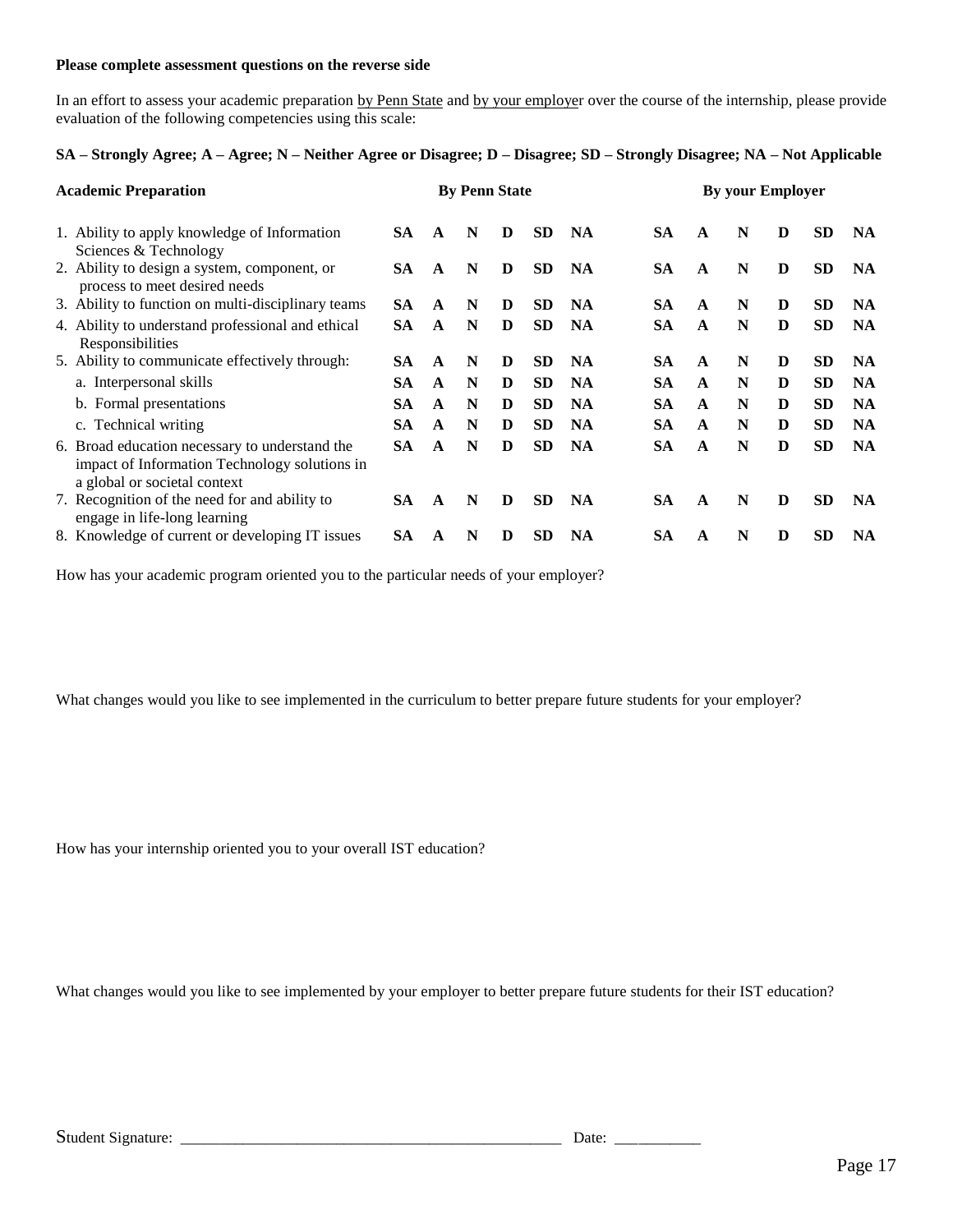# **End-Internship Report Requirements**

Submission Information and Due Dates

**Two copies of the report**, along **with two copies** of the evaluation forms are due by 5:00 PM on the Wednesday of final's week each semester you are completing an Internship. The reports and evaluations must be submitted via Angel in the appropriate drop box in PDF format.

Jason Long, IST Internship Coordinator Penn State DuBois 102J DEF Building College Place DuBois, PA 15801

*\* Commonwealth College reports must be sent to your respective campus IST Champion*. All reports within one week late will be reduced one letter grade, reports between one and two weeks late will be reduced two letter grades, reports received after two weeks will be an automatic failure.

## *Report Format and Length*

The report must be typed (double-spaced), using your best grammar. You must have a cover page in an identical format to the example provided below, which includes a signature line that must be signed by your supervisor to signify that the report does not contain company proprietary information. You must include an abstract as the first page of your report. An abstract is not an introduction; it is a brief (50-70 words) summary of your report.

# *Course Grade and Credits*

Your internship advisor in your major will assign a letter grade based on your report and your employer evaluations. Your graded reports can be picked up from your department.

Reports per the following guidelines must be submitted each and every semester that you are completing internship experiences. If you would prefer to do a project different than the basic report (a plant tour, a presentation, etc.), project proposals will be considered by the intern advisor in your major.

**Cover Page**: The following information must be provided in the top left-hand corner:

Name Option (AS) (BS) (BA) IST 295B or IST 495 Internship Semester and Year Employer and Employer Location

"I will be returning to campus:" Semester you will return "My on-campus address will be:" On-campus address

Centered on the page should be the report title in big bold letters.

Below this title should be the following statement and location for your supervisors signature: *I have read this co-op report and agree that it contains no proprietary information and it may be submitted to the Information Sciences and Technology Program at Penn State*.

Supervisor Signature: \_\_\_\_\_\_\_\_\_\_\_\_\_\_\_\_\_\_\_\_\_\_\_\_\_\_\_\_\_\_\_\_\_\_

Supervisor Title:  $\overline{\phantom{a}}$